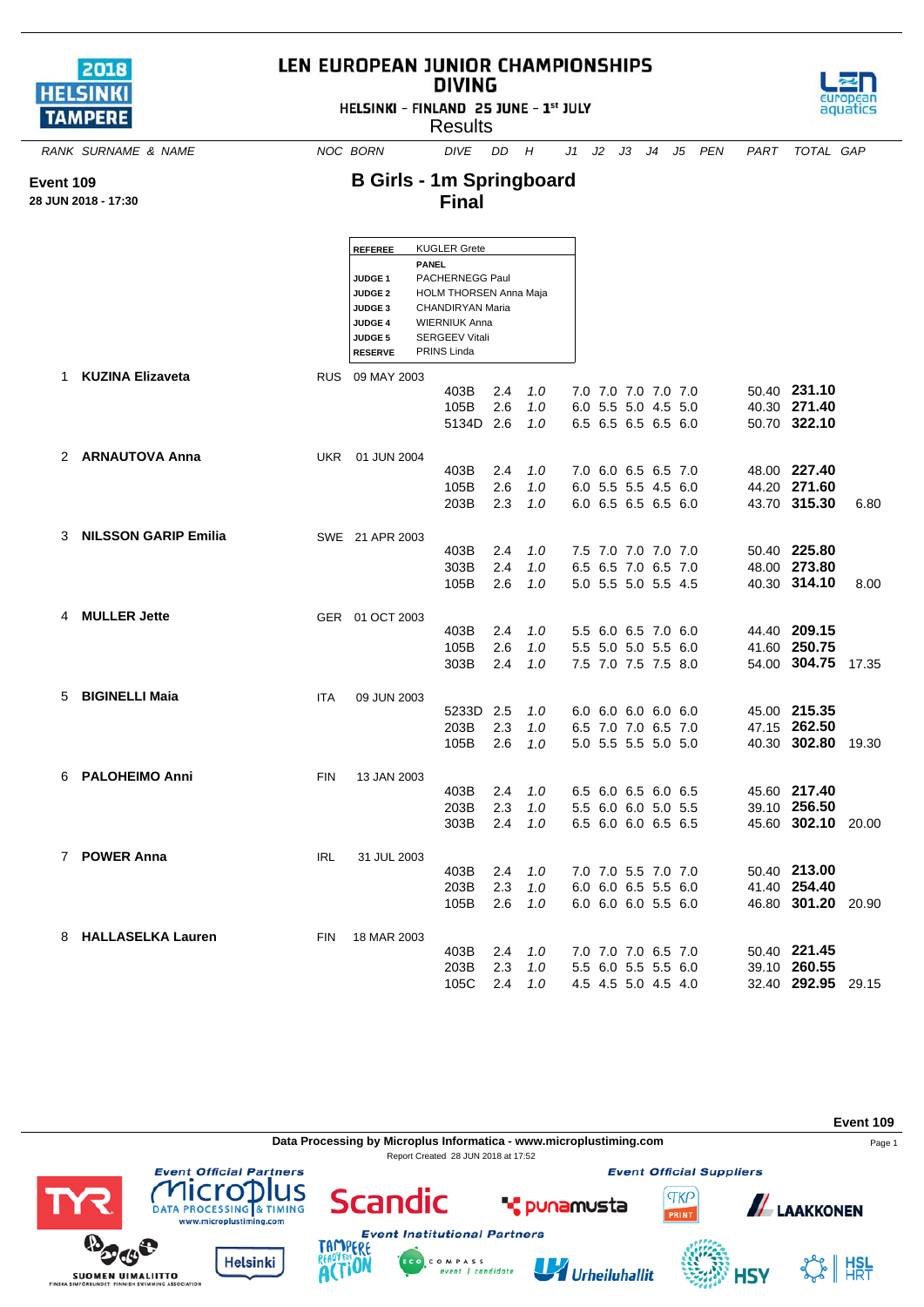|    | RANK SURNAME & NAME      |            | NOC BORN        | <b>DIVE</b> | DD. | H             | J1  | J2 | J3                    | J4 | J5 | PEN | PART | TOTAL GAP          |       |
|----|--------------------------|------------|-----------------|-------------|-----|---------------|-----|----|-----------------------|----|----|-----|------|--------------------|-------|
| 9  | <b>EAGLESTONE Callie</b> | <b>GBR</b> | 27 OCT 2004     |             |     |               |     |    |                       |    |    |     |      |                    |       |
|    |                          |            |                 | 403B        | 2.4 | $1.0^{\circ}$ |     |    | 6.0 6.0 6.0 6.5 6.5   |    |    |     |      | 44.40 213.10       |       |
|    |                          |            |                 | 105B        | 2.6 | 1.0           |     |    | 5.5 5.5 5.0 6.0 5.5   |    |    |     |      | 42.90 256.00       |       |
|    |                          |            |                 | 203B        | 2.3 | 1.0           |     |    | 5.5 5.0 5.0 5.0 6.0   |    |    |     |      | 35.65 291.65       | 30.45 |
| 10 | <b>NERONI Elettra</b>    | <b>ITA</b> | 17 APR 2003     |             |     |               |     |    |                       |    |    |     |      |                    |       |
|    |                          |            |                 | 403B        | 2.4 | 1.0           |     |    | 7.0 6.5 7.0 6.0 6.5   |    |    |     |      | 48.00 219.30       |       |
|    |                          |            |                 | 105B        | 2.6 | 1.0           |     |    | 3.5 4.0 2.5 3.5 3.5   |    |    |     |      | 27.30 246.60       |       |
|    |                          |            |                 | 303B        | 2.4 | 1.0           |     |    | 6.5 6.0 6.0 6.0 7.0   |    |    |     |      | 44.40 291.00 31.10 |       |
| 11 | <b>GABINO Lucia</b>      | <b>ESP</b> | 13 OCT 2003     |             |     |               |     |    |                       |    |    |     |      |                    |       |
|    |                          |            |                 | 403B        | 2.4 | 1.0           |     |    | 6.0 6.5 6.5 6.5 6.5   |    |    |     |      | 46.80 208.10       |       |
|    |                          |            |                 | 203B        | 2.3 | 1.0           |     |    | 5.5 6.0 5.5 5.0 5.5   |    |    |     |      | 37.95 246.05       |       |
|    |                          |            |                 | 105B        | 2.6 | 1.0           |     |    | 5.5 5.5 5.5 6.0 4.0   |    |    |     |      | 42.90 288.95       | 33.15 |
| 12 | <b>NILSSON Matilda</b>   |            | SWE 15 MAR 2004 |             |     |               |     |    |                       |    |    |     |      |                    |       |
|    |                          |            |                 | 203B        | 2.3 | 1.0           |     |    | 6.0 5.5 6.0 5.5 6.0   |    |    |     |      | 40.25 209.95       |       |
|    |                          |            |                 | 403B        | 2.4 | 1.0           | 7.0 |    | 7.0 7.0 6.5 6.5       |    |    |     |      | 49.20 259.15       |       |
|    |                          |            |                 | 105B        | 2.6 | 1.0           |     |    | $0.0$ 1.0 1.0 0.5 0.5 |    |    |     |      | 5.20 264.35        | 57.75 |

**Data Processing by Microplus Informatica - www.microplustiming.com** Page 2 Report Created 28 JUN 2018 at 17:52

C O M P A S S<br>event | candidate

**Event 109**



TAMPERE

**ACTION** 

**Helsinki** 

**BOOS** 

**SUOMEN UIMALIITTO** 



Urheiluhallit

**Event Official Suppliers** 



**HSY** 

SS HISL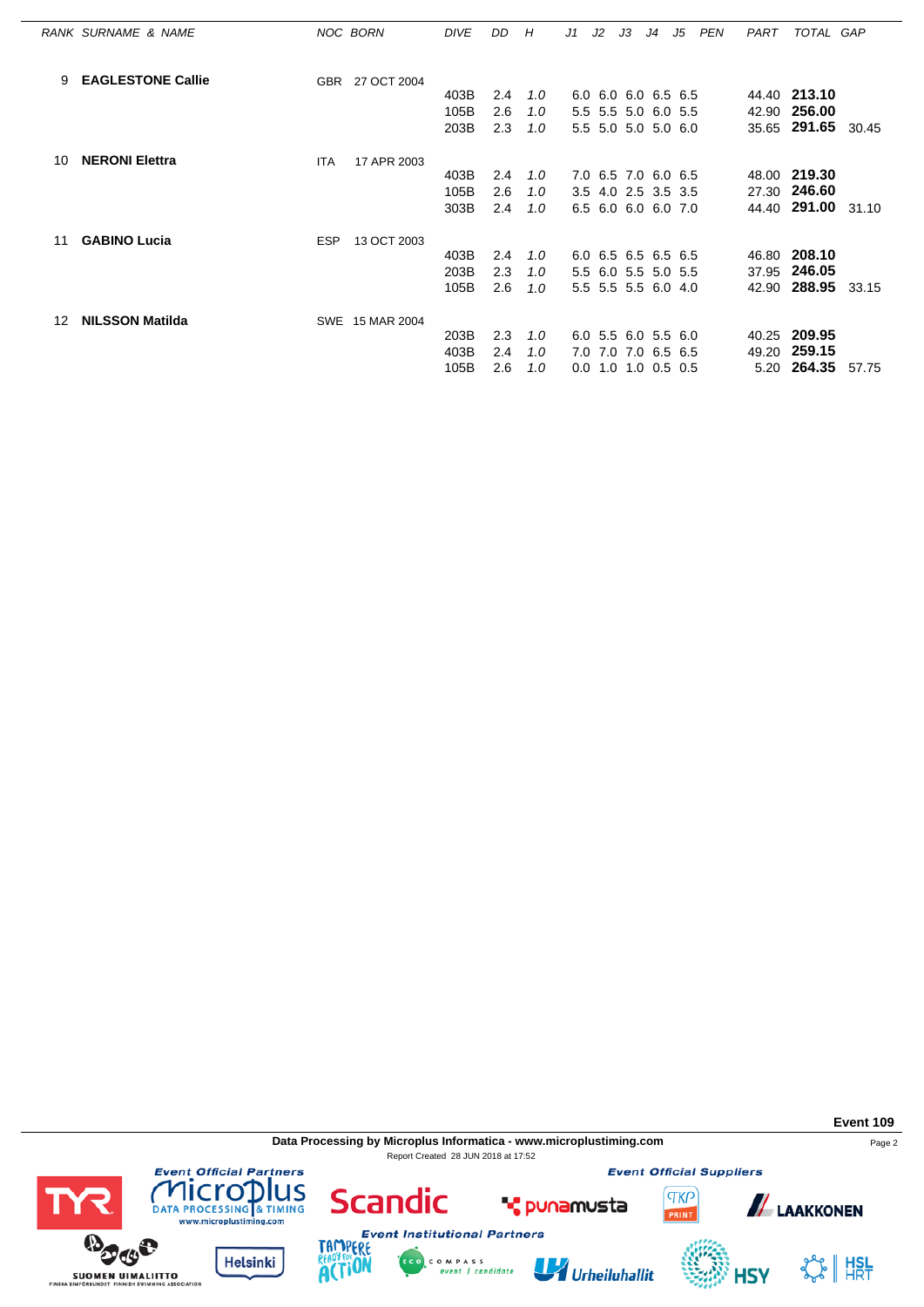

## LEN EUROPEAN JUNIOR CHAMPIONSHIPS **DIVING**





**B Girls - 1m Springboard Preliminary**



*RANK SURNAME & NAME NOC BORN DIVE DD H J1 J2 J3 J4 J5 PEN PART TOTAL GAP*

**Event 9**

**28 JUN 2018**

## **REFEREE** KUGLER Grete **PANEL A (1 2 5 6) PANEL B (3 4 7 8) JUDGE 1** HOLM THORSEN Anna Maja **JUDGE 1** CHANDIRYAN Maria **JUDGE 2** CALDERARA Gianluca **JUDGE 2** MATTURI-SLOTTE Marja **JUDGE 3** HERNANDO FERRER Carla **JUDGE 3** PICKER Christian **JUDGE 4** JAFCSAK Zsolt **JUDGE 4** PATSERINA Olena **JUDGE 5** TOMLINSON Victoria **JUDGE 5** WIERNIUK Anna **RESERVE** PACHERNEGG Paul **RESERVE** BEKETOV Andrei 1 **KUZINA Elizaveta** RUS 09 MAY 2003 401B 1.5 *1.0* 8.0 7.5 7.5 6.5 7.5 33.75 **33.75** 103B 1.7 *1.0* 6.5 6.5 6.5 6.5 6.5 33.15 **66.90** 201B 1.6 *1.0* 7.5 7.0 7.0 7.0 7.0 33.60 **100.50** 301B 1.7 1.0 6.5 6.5 7.0 6.5 7.0 5132D 2.2 *1.0* 6.5 7.0 7.0 7.0 7.0 46.20 **180.70** 403B 2.4 *1.0* 7.5 7.0 7.0 6.5 7.5 51.60 **232.30** 105B 2.6 *1.0* 6.5 6.5 6.5 6.5 6.5 50.70 **283.00** 5134D 2.6 *1.0* 6.0 5.5 5.5 6.0 6.0 45.50 **328.50** 2 **ARNAUTOVA Anna** UKR 01 JUN 2004 401A 1.8 *1.0* 6.0 5.5 5.0 5.5 6.5 30.60 **30.60** 103B 1.7 *1.0* 7.0 7.0 7.0 6.5 7.0 35.70 **66.30** 201B 1.6 *1.0* 6.5 6.5 6.5 6.5 6.5 31.20 **97.50** 301B 1.7 *1.0* 7.0 7.0 7.0 7.0 7.0 35.70 **133.20** 5132D 2.2 *1.0* 7.0 7.0 6.5 7.0 7.0 46.20 **179.40** 403B 2.4 *1.0* 6.0 6.5 5.5 6.5 6.0 44.40 **223.80** 105B 2.6 *1.0* 6.0 5.5 6.5 6.5 6.5 49.40 **273.20** 203B 2.3 *1.0* 4.5 4.5 5.0 5.5 6.0 34.50 **307.70** 20.80 3 **PALOHEIMO Anni** FIN 13 JAN 2003 401B 1.5 *1.0* 7.0 7.0 7.5 7.0 7.0 31.50 **31.50** 201B 1.6 *1.0* 7.0 7.0 6.5 7.0 6.0 32.80 **64.30** 301B 1.7 *1.0* 6.5 6.5 6.5 7.0 6.5 33.15 **97.45** 103B 1.7 *1.0* 6.0 6.0 6.5 6.5 6.0 31.45 **128.90** 5132D 2.2 *1.0* 7.0 6.5 6.0 6.5 6.5 42.90 **171.80** 403B 2.4 *1.0* 6.5 6.5 7.0 6.5 6.5 46.80 **218.60** 203B 2.3 *1.0* 6.0 6.0 6.0 5.5 6.0 41.40 **260.00** 303B 2.4 *1.0* 6.5 6.5 6.0 6.5 6.0 45.60 **305.60** 22.90 4 **NILSSON GARIP Emilia** SWE 21 APR 2003 103B 1.7 *1.0* 7.0 7.0 6.0 7.0 6.5 34.85 **34.85** 201B 1.6 *1.0* 7.5 7.0 7.0 7.0 7.0 33.60 **68.45** 301B 1.7 *1.0* 7.0 7.5 7.5 7.0 7.0 36.55 **105.00** 401B 1.5 *1.0* 7.5 7.5 8.0 7.0 6.5 33.00 **138.00** 5132D 2.2 *1.0* 6.0 6.0 5.5 5.5 5.5 37.40 **175.40** 403B 2.4 *1.0* 6.5 6.5 6.5 6.5 6.5 46.80 **222.20** 303B 2.4 *1.0* 6.5 6.0 6.5 6.5 6.5 46.80 **269.00** 105B 2.6 *1.0* 5.0 4.5 5.5 4.5 4.5 36.40 **305.40** 23.10



OCIATION



**LAAKKONEN**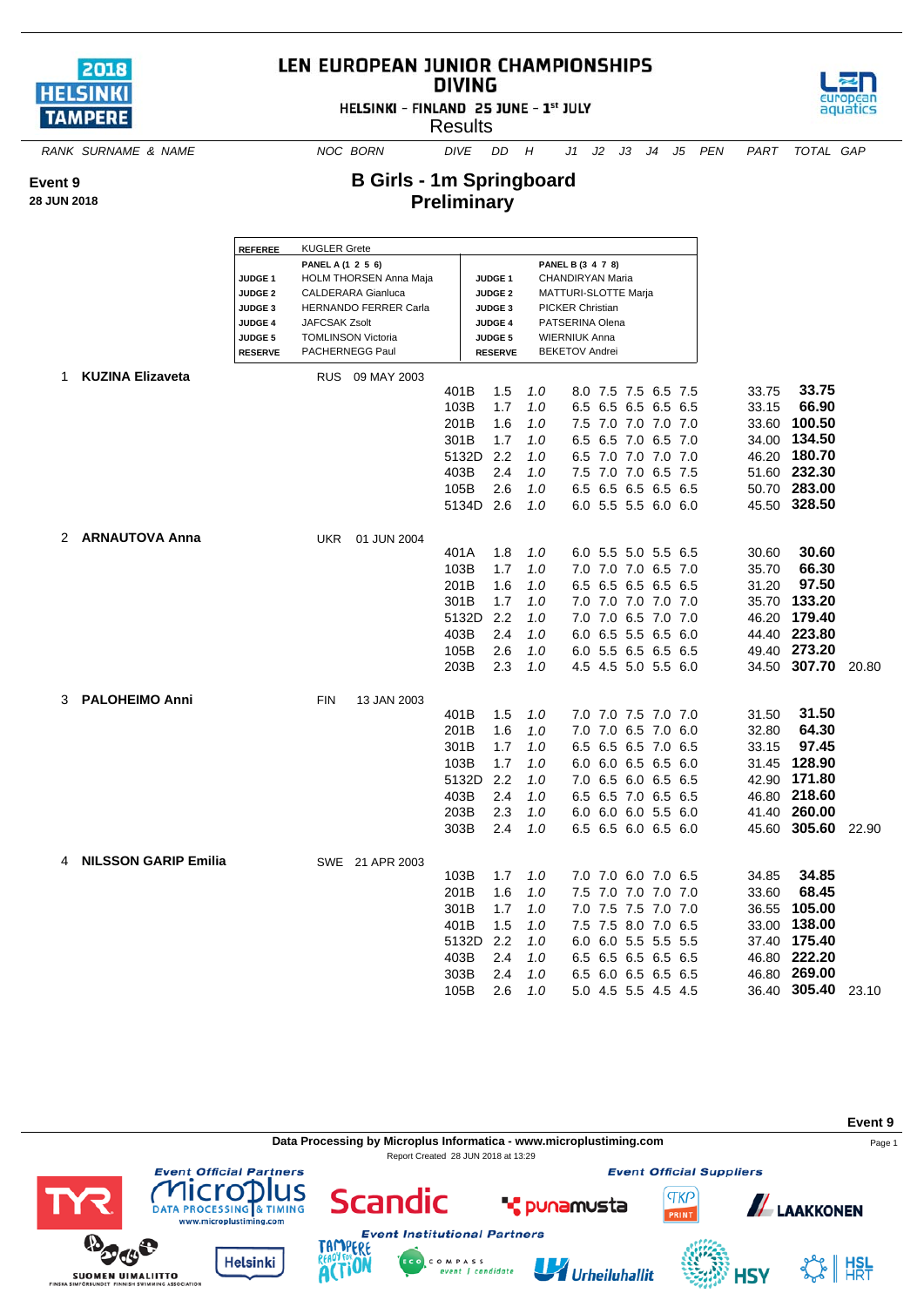|              | RANK SURNAME & NAME    |            | NOC BORN        | <b>DIVE</b> | DD  | Η     | J1 | J2 | JЗ                  | J4 | J5 | PEN | PART  | TOTAL GAP          |       |
|--------------|------------------------|------------|-----------------|-------------|-----|-------|----|----|---------------------|----|----|-----|-------|--------------------|-------|
|              | 5 HALLASELKA Lauren    | <b>FIN</b> | 18 MAR 2003     |             |     |       |    |    |                     |    |    |     |       |                    |       |
|              |                        |            |                 | 401A        | 1.8 | 1.0   |    |    | 6.0 6.0 6.0 6.0 6.5 |    |    |     | 32.40 | 32.40              |       |
|              |                        |            |                 | 103B        | 1.7 | 1.0   |    |    | 6.5 6.5 6.5 6.5 7.0 |    |    |     | 33.15 | 65.55              |       |
|              |                        |            |                 | 201B        | 1.6 | 1.0   |    |    | 7.0 7.0 7.0 7.0 6.5 |    |    |     | 33.60 | 99.15              |       |
|              |                        |            |                 | 301B        | 1.7 | 1.0   |    |    | 6.5 6.5 6.0 7.0 6.0 |    |    |     | 32.30 | 131.45             |       |
|              |                        |            |                 | 5132D       | 2.2 | 1.0   |    |    | 6.0 5.5 6.0 6.0 6.0 |    |    |     |       | 39.60 171.05       |       |
|              |                        |            |                 | 403B        | 2.4 | 1.0   |    |    | 7.0 7.0 6.5 7.0 7.0 |    |    |     |       | 50.40 221.45       |       |
|              |                        |            |                 | 203B        | 2.3 | 1.0   |    |    | 6.5 6.0 6.0 6.0 5.5 |    |    |     |       | 41.40 262.85       |       |
|              |                        |            |                 | 105C        | 2.4 | 1.0   |    |    | 6.0 5.5 5.5 5.5 5.5 |    |    |     |       | 39.60 302.45 26.05 |       |
| 6            | <b>GABINO Lucia</b>    | ESP        | 13 OCT 2003     |             |     |       |    |    |                     |    |    |     |       |                    |       |
|              |                        |            |                 | 103B        | 1.7 | 1.0   |    |    | 6.0 6.0 7.0 6.5 6.0 |    |    |     | 31.45 | 31.45              |       |
|              |                        |            |                 | 201B        | 1.6 | 1.0   |    |    | 5.5 5.0 5.5 5.0 5.5 |    |    |     | 25.60 | 57.05              |       |
|              |                        |            |                 | 301B        | 1.7 | 1.0   |    |    | 6.0 6.5 6.5 6.5 6.5 |    |    |     | 33.15 | 90.20              |       |
|              |                        |            |                 | 401A        | 1.8 | 1.0   |    |    | 6.0 5.5 5.5 6.0 6.0 |    |    |     | 31.50 | 121.70             |       |
|              |                        |            |                 | 5132D       | 2.2 | 1.0   |    |    | 6.0 5.5 6.0 6.5 6.0 |    |    |     |       | 39.60 161.30       |       |
|              |                        |            |                 | 105B        | 2.6 | 1.0   |    |    | 6.0 6.0 7.0 6.5 6.5 |    |    |     |       | 49.40 210.70       |       |
|              |                        |            |                 | 203B        | 2.3 | 1.0   |    |    | 6.5 6.0 6.5 6.0 6.0 |    |    |     |       | 42.55 253.25       |       |
|              |                        |            |                 | 403B        | 2.4 | 1.0   |    |    | 6.5 6.5 6.0 6.0 6.5 |    |    |     |       | 45.60 298.85 29.65 |       |
| $\mathbf{7}$ | <b>MULLER Jette</b>    |            | GER 01 OCT 2003 |             |     |       |    |    |                     |    |    |     |       |                    |       |
|              |                        |            |                 | 201B        | 1.6 | 1.0   |    |    | 7.5 7.0 7.0 6.5 6.5 |    |    |     | 32.80 | 32.80              |       |
|              |                        |            |                 | 301B        | 1.7 | 1.0   |    |    | 6.5 6.5 6.0 6.5 6.5 |    |    |     | 33.15 | 65.95              |       |
|              |                        |            |                 | 401B        | 1.5 | 1.0   |    |    | 7.5 7.5 7.5 7.0 7.0 |    |    |     | 33.00 | 98.95              |       |
|              |                        |            |                 | 103B        | 1.7 | 1.0   |    |    | 6.0 6.0 7.0 6.0 6.0 |    |    |     | 30.60 | 129.55             |       |
|              |                        |            |                 | 5132D       | 2.2 | 1.0   |    |    | 5.5 5.5 5.0 6.0 5.0 |    |    |     | 35.20 | 164.75             |       |
|              |                        |            |                 | 403B        | 2.4 | 1.0   |    |    | 5.0 6.0 6.0 5.5 6.0 |    |    |     |       | 42.00 206.75       |       |
|              |                        |            |                 | 105B        | 2.6 | 1.0   |    |    | 5.0 5.0 5.5 5.0 5.0 |    |    |     |       | 39.00 245.75       |       |
|              |                        |            |                 | 303B        | 2.4 | 1.0   |    |    | 6.5 6.5 7.0 6.5 7.0 |    |    |     |       | 48.00 293.75 34.75 |       |
| 8            | <b>NILSSON Matilda</b> |            | SWE 15 MAR 2004 | 103B        | 1.7 | 1.0   |    |    | 6.5 6.0 6.5 6.5 6.5 |    |    |     | 33.15 | 33.15              |       |
|              |                        |            |                 |             |     |       |    |    |                     |    |    |     |       | 65.15              |       |
|              |                        |            |                 | 201B        | 1.6 | 1.0   |    |    | 6.5 6.5 7.0 6.5 7.0 |    |    |     | 32.00 | 100.85             |       |
|              |                        |            |                 | 301B        | 1.7 | 1.0   |    |    | 7.0 7.0 7.0 7.0 6.5 |    |    |     | 35.70 | 130.85             |       |
|              |                        |            |                 | 401B        | 1.5 | 1.0   |    |    | 7.0 7.0 6.5 6.0 6.5 |    |    |     | 30.00 |                    |       |
|              |                        |            |                 | 5231D       | 2.1 | $1.0$ |    |    | 6.0 6.0 6.5 5.5 6.5 |    |    |     |       | 38.85 169.70       |       |
|              |                        |            |                 | 203B        | 2.3 | 1.0   |    |    | 4.5 5.5 5.5 5.0 5.5 |    |    |     |       | 36.80 206.50       |       |
|              |                        |            |                 | 403B        | 2.4 | 1.0   |    |    | 6.5 6.5 6.5 6.5 6.5 |    |    |     |       | 46.80 253.30       |       |
|              |                        |            |                 | 105B        | 2.6 | 1.0   |    |    | 4.5 4.5 5.0 5.5 6.0 |    |    |     |       | 39.00 292.30       | 36.20 |
| 9            | <b>BIGINELLI Maia</b>  | ITA        | 09 JUN 2003     | 101B        | 1.3 | 1.0   |    |    | 7.0 7.0 6.5 6.5 6.5 |    |    |     | 26.00 | 26.00              |       |
|              |                        |            |                 | 201C        | 1.5 | 1.0   |    |    | 7.0 7.0 7.0 7.0 6.5 |    |    |     | 31.50 | 57.50              |       |
|              |                        |            |                 | 301B        | 1.7 | 1.0   |    |    | 6.0 5.5 6.0 6.0 5.5 |    |    |     | 29.75 | 87.25              |       |
|              |                        |            |                 | 403B        | 2.4 | 1.0   |    |    | 6.0 5.0 6.0 6.0 6.0 |    |    |     |       | 43.20 130.45       |       |
|              |                        |            |                 | 5231D       | 2.1 | 1.0   |    |    | 7.0 6.5 6.5 5.5 6.0 |    |    |     |       | 39.90 170.35       |       |
|              |                        |            |                 | 5233D       | 2.5 | 1.0   |    |    | 5.5 5.5 6.0 5.5 6.0 |    |    |     |       | 42.50 212.85       |       |
|              |                        |            |                 | 203B        | 2.3 | 1.0   |    |    | 6.0 5.5 6.0 6.0 6.5 |    |    |     |       | 41.40 254.25       |       |
|              |                        |            |                 | 105C        | 2.4 | 1.0   |    |    | 4.5 5.0 5.5 4.5 5.5 |    |    |     |       | 36.00 290.25 38.25 |       |
|              | 10 POWER Anna          | <b>IRL</b> | 31 JUL 2003     |             |     |       |    |    |                     |    |    |     |       |                    |       |
|              |                        |            |                 | 401B        | 1.5 | 1.0   |    |    | 7.0 7.0 7.0 7.0 7.0 |    |    |     | 31.50 | 31.50              |       |
|              |                        |            |                 | 103B        | 1.7 | 1.0   |    |    | 7.0 6.5 6.0 5.5 6.5 |    |    |     | 32.30 | 63.80              |       |
|              |                        |            |                 | 201B        | 1.6 | 1.0   |    |    | 7.0 6.5 6.5 6.5 7.0 |    |    |     | 32.00 | 95.80              |       |
|              |                        |            |                 | 303C        | 2.1 | 1.0   |    |    | 5.0 4.5 5.0 4.5 4.5 |    |    |     |       | 29.40 125.20       |       |
|              |                        |            |                 | 5132D       | 2.2 | 1.0   |    |    | 6.0 6.0 5.5 5.5 5.5 |    |    |     |       | 37.40 162.60       |       |
|              |                        |            |                 | 403B        | 2.4 | 1.0   |    |    | 6.0 6.0 6.5 6.5 6.5 |    |    |     |       | 45.60 208.20       |       |
|              |                        |            |                 | 203B        | 2.3 | 1.0   |    |    | 4.5 5.0 5.0 5.0 5.0 |    |    |     |       | 34.50 242.70       |       |
|              |                        |            |                 | 105B        | 2.6 | 1.0   |    |    | 6.0 6.0 6.0 6.0 5.0 |    |    |     |       | 46.80 289.50 39.00 |       |
|              |                        |            |                 |             |     |       |    |    |                     |    |    |     |       |                    |       |



C O M P A S S<br>event | candidate

Urheiluhallit

**Helsinki** 

SUOMEN UIMALIITTO

**ACTION** 

☆ | #SL

**HSY**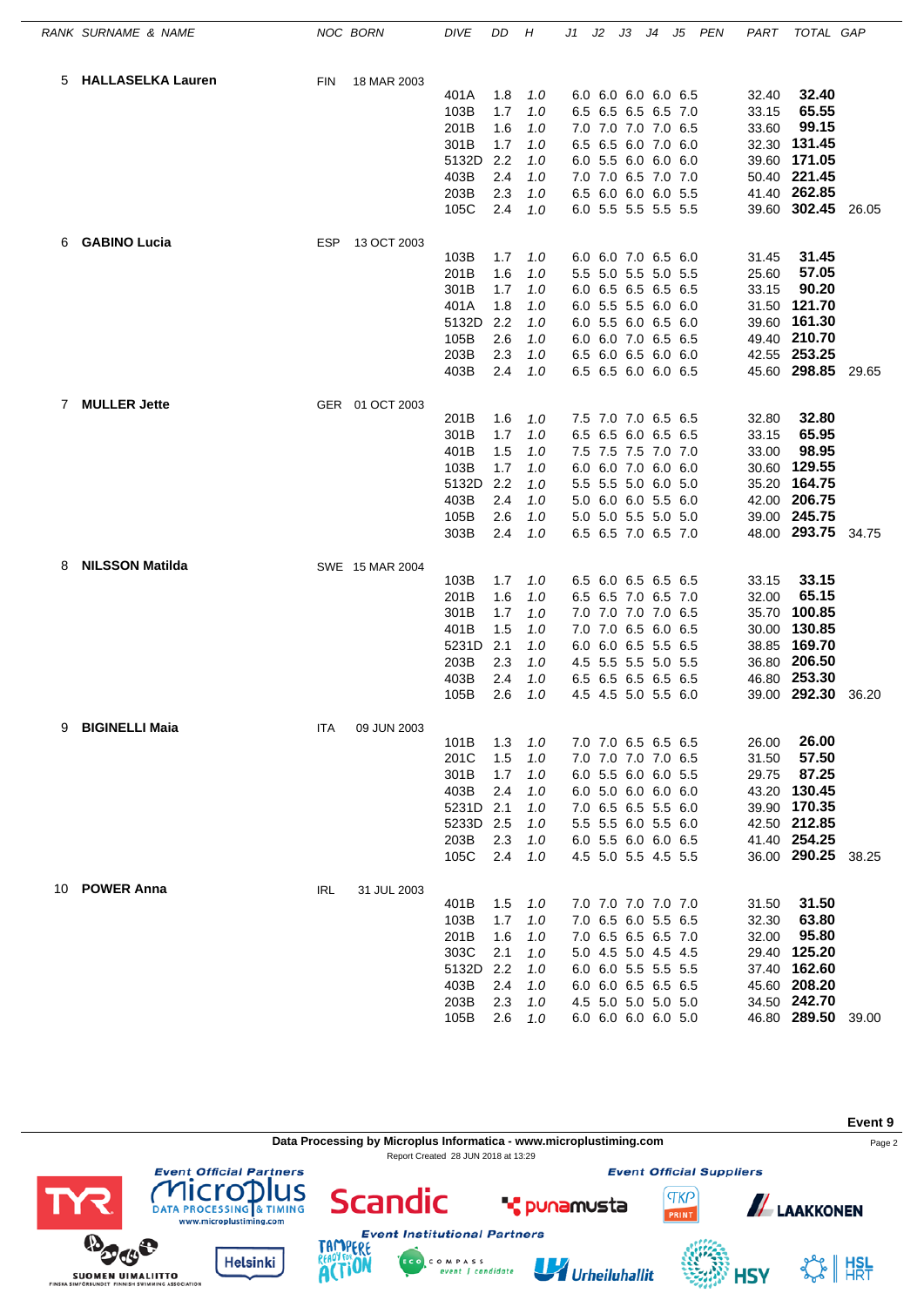|    | RANK SURNAME & NAME         |            | NOC BORN        | <b>DIVE</b> | DD  | H   | J1 | J2 | JЗ | J4 J5               | PEN | PART  | TOTAL GAP          |       |
|----|-----------------------------|------------|-----------------|-------------|-----|-----|----|----|----|---------------------|-----|-------|--------------------|-------|
| 11 | <b>NERONI Elettra</b>       | ITA        | 17 APR 2003     |             |     |     |    |    |    |                     |     |       |                    |       |
|    |                             |            |                 | 401A        | 1.8 | 1.0 |    |    |    | 5.5 6.5 6.5 6.0 6.5 |     | 34.20 | 34.20              |       |
|    |                             |            |                 | 103B        | 1.7 | 1.0 |    |    |    | 6.5 6.5 6.5 6.0 7.0 |     | 33.15 | 67.35              |       |
|    |                             |            |                 | 201B        | 1.6 | 1.0 |    |    |    | 7.0 7.0 7.0 6.5 6.5 |     |       | 32.80 100.15       |       |
|    |                             |            |                 | 301B        | 1.7 | 1.0 |    |    |    | 6.5 6.5 6.5 5.5 6.0 |     |       | 32.30 132.45       |       |
|    |                             |            |                 | 5231D       | 2.1 | 1.0 |    |    |    | 6.0 6.0 7.0 6.0 6.5 |     |       | 38.85 171.30       |       |
|    |                             |            |                 | 303B        | 2.4 | 1.0 |    |    |    | 6.5 6.5 6.5 6.5 6.5 |     |       | 46.80 218.10       |       |
|    |                             |            |                 | 105B        | 2.6 | 1.0 |    |    |    | 4.0 4.5 4.5 4.5 4.0 |     |       | 33.80 251.90       |       |
|    |                             |            |                 | 403B        | 2.4 | 1.0 |    |    |    | 5.0 5.0 5.0 5.5 5.0 |     |       | 36.00 287.90 40.60 |       |
| 12 | <b>EAGLESTONE Callie</b>    |            | GBR 27 OCT 2004 |             |     |     |    |    |    |                     |     |       |                    |       |
|    |                             |            |                 | 103B        | 1.7 | 1.0 |    |    |    | 7.0 7.0 7.5 7.0 7.0 |     | 35.70 | 35.70              |       |
|    |                             |            |                 | 201B        | 1.6 | 1.0 |    |    |    | 6.0 6.0 6.5 6.0 6.0 |     | 28.80 | 64.50              |       |
|    |                             |            |                 | 301B        | 1.7 | 1.0 |    |    |    | 7.0 6.5 7.0 7.0 7.5 |     | 35.70 | 100.20             |       |
|    |                             |            |                 | 401B        | 1.5 | 1.0 |    |    |    | 6.5 6.5 7.0 6.5 7.0 |     |       | 30.00 130.20       |       |
|    |                             |            |                 | 5132D       | 2.2 | 1.0 |    |    |    | 6.0 6.0 5.5 5.5 6.0 |     |       | 38.50 168.70       |       |
|    |                             |            |                 | 403B        | 2.4 | 1.0 |    |    |    | 6.5 6.5 6.5 6.5 6.5 |     |       | 46.80 215.50       |       |
|    |                             |            |                 | 105B        | 2.6 | 1.0 |    |    |    | 3.5 3.5 4.0 4.0 4.0 |     |       | 29.90 245.40       |       |
|    |                             |            |                 | 203B        | 2.3 | 1.0 |    |    |    | 5.5 5.5 6.0 5.5 6.0 |     |       | 39.10 284.50       | 44.00 |
| 13 | <b>HINZMANN Naomi</b>       |            | GER 20 APR 2004 |             |     |     |    |    |    |                     |     |       |                    |       |
|    |                             |            |                 | 401B        | 1.5 | 1.0 |    |    |    | 8.0 7.0 7.0 7.5 6.5 |     | 32.25 | 32.25              |       |
|    |                             |            |                 | 103B        | 1.7 | 1.0 |    |    |    | 6.0 6.0 6.0 5.5 6.0 |     | 30.60 | 62.85              |       |
|    |                             |            |                 | 201B        | 1.6 | 1.0 |    |    |    | 6.5 6.0 6.5 6.0 6.0 |     | 29.60 | 92.45              |       |
|    |                             |            |                 | 301B        | 1.7 | 1.0 |    |    |    | 6.5 6.5 7.0 6.5 6.5 |     |       | 33.15 125.60       |       |
|    |                             |            |                 | 5231D       | 2.1 | 1.0 |    |    |    | 5.0 5.5 5.5 6.0 5.5 |     |       | 34.65 160.25       |       |
|    |                             |            |                 | 403B        | 2.4 | 1.0 |    |    |    | 6.5 5.5 6.0 6.5 6.5 |     |       | 45.60 205.85       |       |
|    |                             |            |                 | 105B        | 2.6 | 1.0 |    |    |    | 4.0 4.0 5.0 4.5 4.5 |     |       | 33.80 239.65       |       |
|    |                             |            |                 | 5132D 2.2   |     | 1.0 |    |    |    | 5.0 5.0 6.0 5.0 5.5 |     |       | 34.10 273.75 54.75 |       |
| 14 | <b>BOROVIK Aleksandra</b>   | <b>BLR</b> | 29 JUL 2003     |             |     |     |    |    |    |                     |     |       |                    |       |
|    |                             |            |                 | 103B        | 1.7 | 1.0 |    |    |    | 6.0 6.0 6.0 6.0 6.0 |     | 30.60 | 30.60              |       |
|    |                             |            |                 | 201B        | 1.6 | 1.0 |    |    |    | 7.0 6.0 6.5 6.0 6.5 |     | 30.40 | 61.00              |       |
|    |                             |            |                 | 301B        | 1.7 | 1.0 |    |    |    | 5.5 6.5 6.0 6.5 6.0 |     | 31.45 | 92.45              |       |
|    |                             |            |                 | 401B        | 1.5 | 1.0 |    |    |    | 6.0 6.5 6.0 6.0 7.0 |     |       | 27.75 120.20       |       |
|    |                             |            |                 | 5231D       | 2.1 | 1.0 |    |    |    | 6.0 6.0 6.0 6.0 6.0 |     |       | 37.80 158.00       |       |
|    |                             |            |                 | 105C        | 2.4 | 1.0 |    |    |    | 5.0 5.0 5.0 5.0 5.5 |     |       | 36.00 194.00       |       |
|    |                             |            |                 | 203B        | 2.3 | 1.0 |    |    |    | 5.5 5.0 4.0 5.0 5.0 |     |       | 34.50 228.50       |       |
|    |                             |            |                 | 403B        | 2.4 | 1.0 |    |    |    | 5.0 5.0 5.5 6.0 5.5 |     |       | 38.40 266.90       | 61.60 |
| 15 | <b>MASIUK Karyna</b>        | <b>BLR</b> | 05 APR 2003     |             |     |     |    |    |    |                     |     |       |                    |       |
|    |                             |            |                 | 401B        | 1.5 | 1.0 |    |    |    | 7.5 6.5 7.0 7.0 7.5 |     | 32.25 | 32.25              |       |
|    |                             |            |                 | 103B        | 1.7 | 1.0 |    |    |    | 5.5 5.5 5.5 5.0 5.5 |     | 28.05 | 60.30              |       |
|    |                             |            |                 | 203C        | 2.0 | 1.0 |    |    |    | 5.5 5.5 4.5 5.0 5.5 |     | 32.00 | 92.30              |       |
|    |                             |            |                 | 301C        | 1.6 | 1.0 |    |    |    | 5.5 5.5 5.5 5.5 5.0 |     |       | 26.40 118.70       |       |
|    |                             |            |                 | 5132D       | 2.2 | 1.0 |    |    |    | 5.0 5.5 5.5 6.0 6.0 |     |       | 37.40 156.10       |       |
|    |                             |            |                 | 403B        | 2.4 | 1.0 |    |    |    | 6.5 6.0 5.5 6.0 6.0 |     |       | 43.20 199.30       |       |
|    |                             |            |                 | 105B        | 2.6 | 1.0 |    |    |    | 3.5 4.0 3.5 3.5 3.5 |     |       | 27.30 226.60       |       |
|    |                             |            |                 | 303B        | 2.4 | 1.0 |    |    |    | 5.5 5.0 5.0 5.0 4.5 |     |       | 36.00 262.60 65.90 |       |
| 16 | <b>KUPKA Caroline Sofie</b> |            | NOR 06 DEC 2003 |             |     |     |    |    |    |                     |     |       |                    |       |
|    |                             |            |                 | 401B        | 1.5 | 1.0 |    |    |    | 7.0 7.0 7.0 7.0 7.0 |     | 31.50 | 31.50              |       |
|    |                             |            |                 | 103B        | 1.7 | 1.0 |    |    |    | 7.0 6.5 7.0 6.5 6.5 |     | 34.00 | 65.50              |       |
|    |                             |            |                 | 201B        | 1.6 | 1.0 |    |    |    | 6.5 6.5 6.5 6.5 6.5 |     | 31.20 | 96.70              |       |
|    |                             |            |                 | 301B        | 1.7 | 1.0 |    |    |    | 7.0 7.0 6.5 6.5 6.5 |     |       | 34.00 130.70       |       |
|    |                             |            |                 | 5231D       | 2.1 | 1.0 |    |    |    | 6.0 5.5 6.5 5.5 5.5 |     |       | 35.70 166.40       |       |
|    |                             |            |                 |             | 2.3 |     |    |    |    |                     |     |       | 28.75 195.15       |       |
|    |                             |            |                 | 203B        |     | 1.0 |    |    |    | 4.0 5.0 4.5 4.0 4.0 |     |       | 27.60 222.75       |       |
|    |                             |            |                 | 303B        | 2.4 | 1.0 |    |    |    | 4.5 4.0 3.5 4.0 3.5 |     |       |                    |       |
|    |                             |            |                 | 403B        | 2.4 | 1.0 |    |    |    | 6.0 5.0 5.5 5.0 5.5 |     |       | 38.40 261.15 67.35 |       |



C O M P A S S<br>event | candidate

**ACTION** 

SUOMEN UIMALIITTO

Urheiluhallit

**HSY**